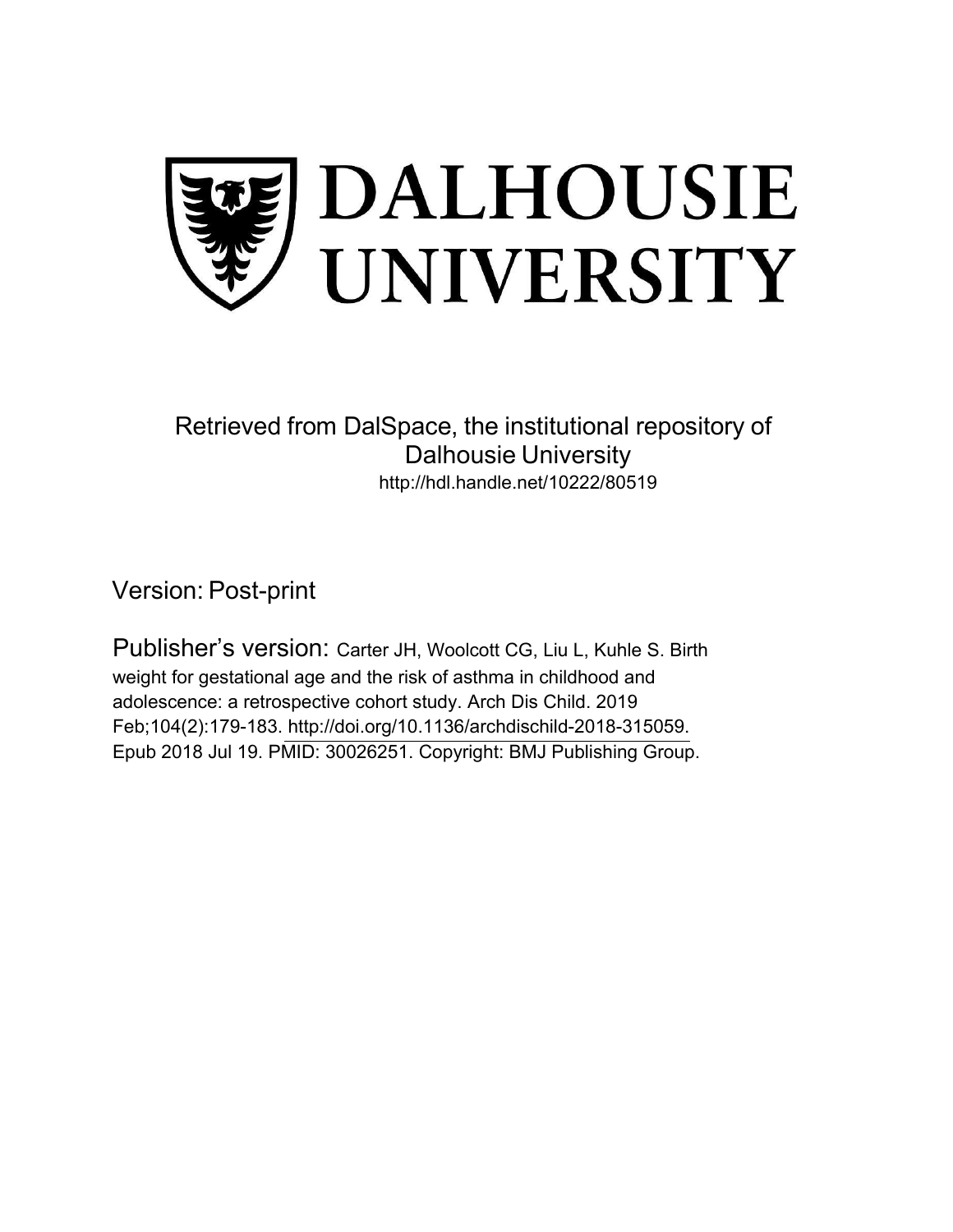# **Birthweight for gestational age and the risk of asthma in childhood and adolescence: a retrospective cohort study**

Jillian H. Carter<sup>a</sup>, Christy G. Woolcott<sup>b</sup>, Lihui Liu<sup>c</sup>, Stefan Kuhle<sup>b</sup>

<sup>a</sup> Faculty of Medicine, Dalhousie University, Halifax, NS, Canada

 $<sup>b</sup>$  Perinatal Epidemiology Research Unit, Depts of Obstetrics & Gynaecology and Pediatrics, Dalhousie</sup> University, Halifax, NS, Canada

<sup>c</sup> Dept of Mathematics and Statistics, Dalhousie University, Halifax, NS, Canada

**Corresponding author:** Dr. Stefan Kuhle, Perinatal Epidemiology Research Unit, IWK Health Centre, 5980 University Avenue, Halifax, NS B3K 6R8, Canada. Email: stefan.kuhle@dal.ca. Phone: +1 (902) 470-3731

Word count (abstract): 245

Word count (manuscript): 2621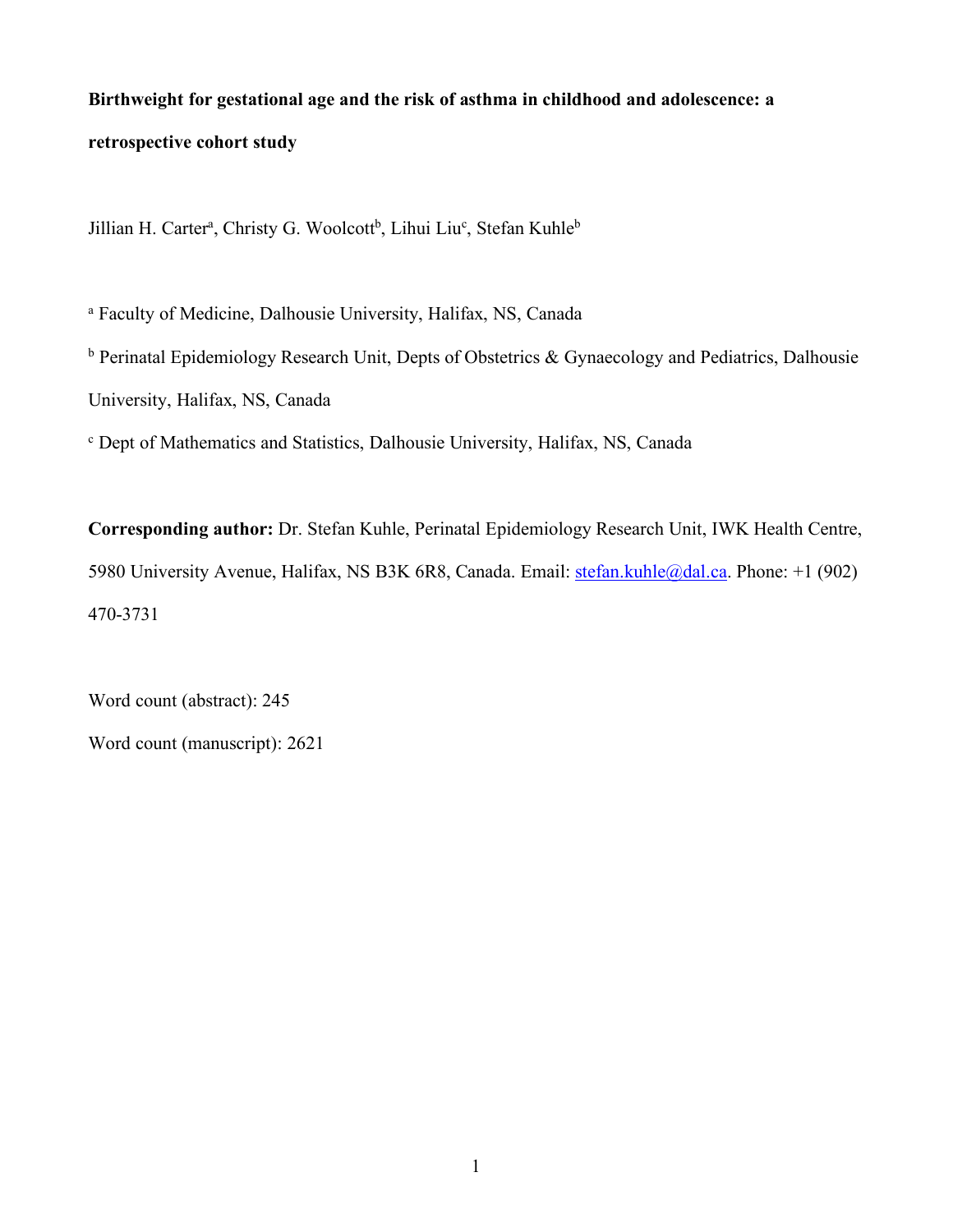#### **ABSTRACT**

**Objective:** To examine the association between birthweight for gestational age and asthma in childhood and adolescence while controlling for potential confounders and considering smoking as an effect modifier.

**Methods:** A retrospective cohort of all singleton term births in Nova Scotia, Canada between 1989 and 1993 was identified in the provincial perinatal database and followed through 2014 by linking with administrative health data. The outcome, asthma, was defined as having one hospitalization or two physician visits with an ICD code for asthma in a 2-year period. Birthweight was categorized as small (SGA), large (LGA), or appropriate (AGA) for gestational age. Multivariable-adjusted Cox proportional hazards models were used to examine the association between the birthweight for gestational age and asthma and to test for effect modification by maternal smoking in pregnancy. **Results:** Of the 40,724 cohort children, 10.5% and 11.7% were born SGA and LGA, respectively, and the risk of developing asthma to age 18 years was 30.2%. The adjusted hazard ratios (HR) for SGA and LGA (relative to AGA) and asthma were 1.07 [95% CI 1.02, 1.14], and 0.96 [95% CI 0.91, 1.02], respectively. Relative to AGA children born to non-smoking mothers, SGA children were not at increased risk of asthma (HR 1.02), whereas both AGA and SGA children born to smoking mothers were at significantly increased risk (HR 1.14 and 1.29, respectively).

**Conclusions:** Our findings suggest that SGA in term infants is not associated with asthma in childhood in the absence of smoking in pregnancy.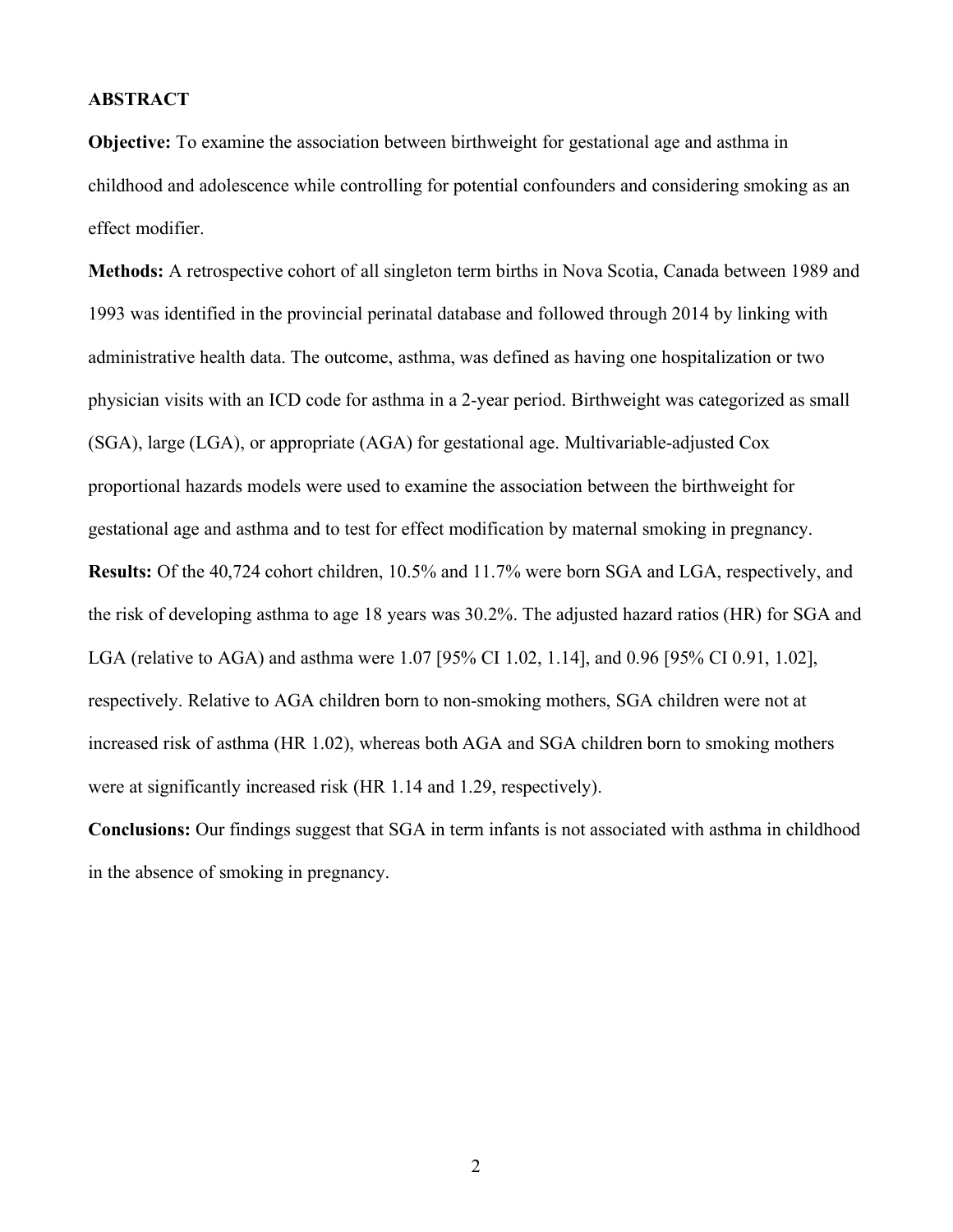# **INTRODUCTION**

Asthma is one of the most common chronic diseases in children (1) and is associated with considerable burden to the affected children, their families, and the health care system (2). Besides environmental, family, sex, socioeconomic, and lifestyle factors (3), several perinatal factors have been identified as risk factors for asthma (4–6). Low birthweight (LBW,  $\lt$  2500 g) may be linked to asthma (6) through adaptive processes in utero that lead to impaired lung growth with smaller airways (7). Many studies, however, have not considered the gestational age of the infant; LBW may rather be a proxy for prematurity, which has also been linked to lung disease in childhood (8).

The risk of asthma in childhood is also influenced by other perinatal factors, such as caesarean delivery, maternal pre-pregnancy weight, or smoking in pregnancy (4, 9, 10). Few studies were able to examine the contribution of all of these factors to the risk of asthma in children and youth (11, 12). Moreover, a Swedish study in 2011 found a strong interaction between LBW and maternal smoking during pregnancy (13). It has been speculated that prenatal smoking modifies the association between impaired fetal growth and later asthma such that LBW infants become more susceptible to environmental asthma risk factors in childhood (8). This interaction between has not been assessed in other studies so far. Therefore, the objective of this study was to examine the association between birthweight for gestational age and asthma in childhood and adolescence while considering a range of perinatal confounders and smoking as an effect modifier.

# **METHODS**

# **Study design and setting**

This study was a retrospective cohort study of all children of singleton gestation born in the Canadian province Nova Scotia between January 1, 1989 and December 31, 1993 who were followed until December 31, 2014. The cohort was assembled through linkage of the Nova Scotia Atlee Perinatal Database (NSAPD) and with provincial administrative health data. The linkage was conducted by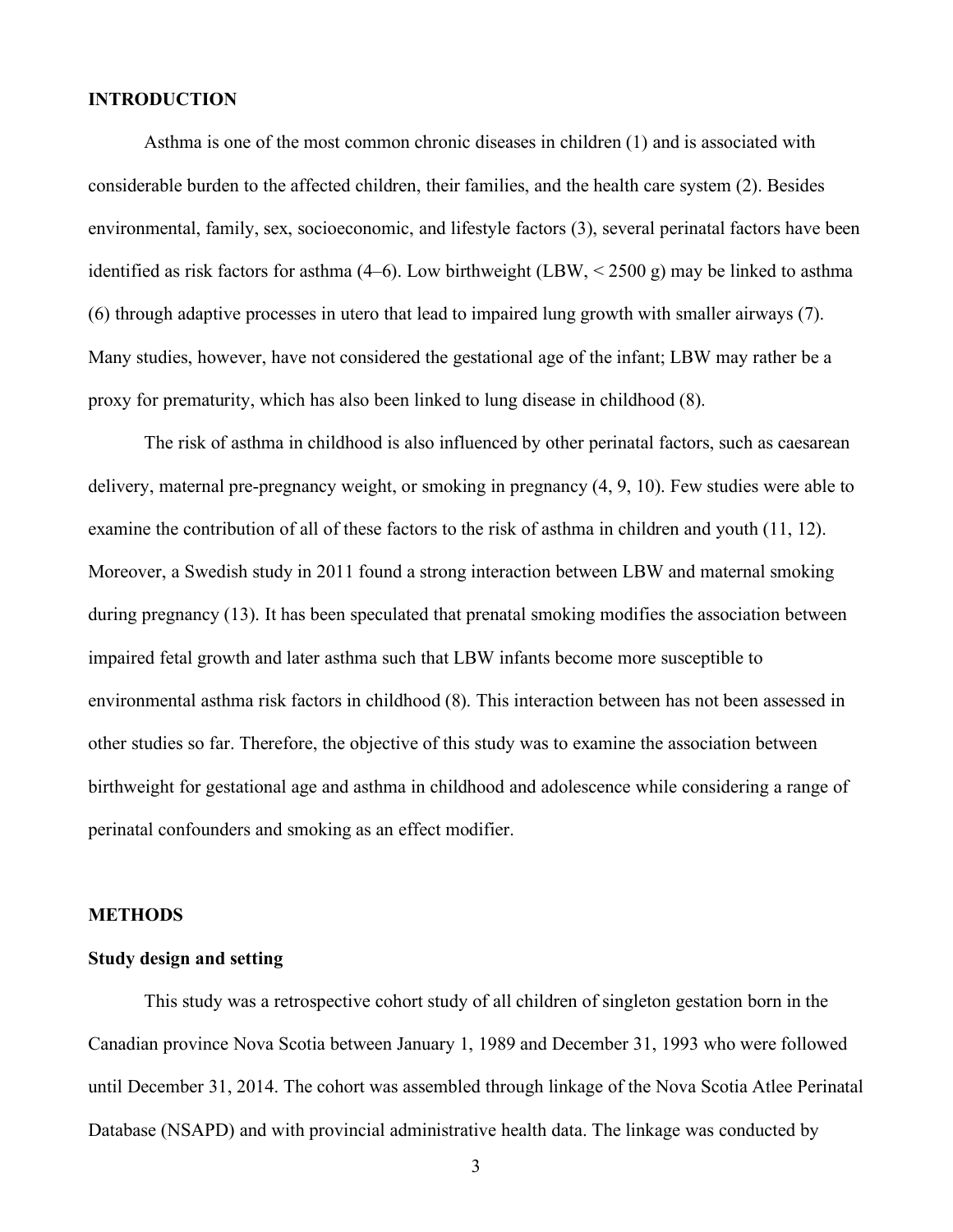Health Data Nova Scotia based on the health card number. Prior to linkage, health card numbers were encrypted to ensure anonymity. For the present analysis, only term infants ( $\geq$  37 weeks) were included.

#### **Perinatal database**

The NSAPD captures information on all births to mothers who were resident in Nova Scotia. For each delivery record, the NSAPD includes extensive information on routine demographic variables, medical conditions, reproductive history, delivery events, and neonatal outcomes (14). Trained coders enter this information from standardized clinical forms into the NSAPD. The Reproductive Care Program of Nova Scotia maintains the database; periodic abstraction and validation studies form an ongoing data quality assurance program and have shown that the data are accurate and reliable (15).

#### **Administrative health data**

All Canadian provinces have a single-payer universal health care system that pays for essential health services for all residents. The Medical Services Insurance physician billing database contains administrative records for each insured service rendered by a physician and paid for by the provincial health care system since 1989. The database contains diagnostic codes in ICD-9 format (one from 1989-1996, up to three after 1996). Hospital databases comprised the Admissions/Separations/Day Surgery hospital database (1989-1994) and the Canadian Institute for Health Information Discharge Abstract Database (1995 and later). Information in the hospital databases includes patient demographic information, diagnostic and procedure codes, and specialty services received. Diagnostic codes are in ICD-9 format from 1989-2000 and ICD-10CA format from 2001 forward. The Insured Patient Registry keeps an ongoing record of every beneficiary of the provincial health care plan and was used to determine loss to follow-up due to death or relocation.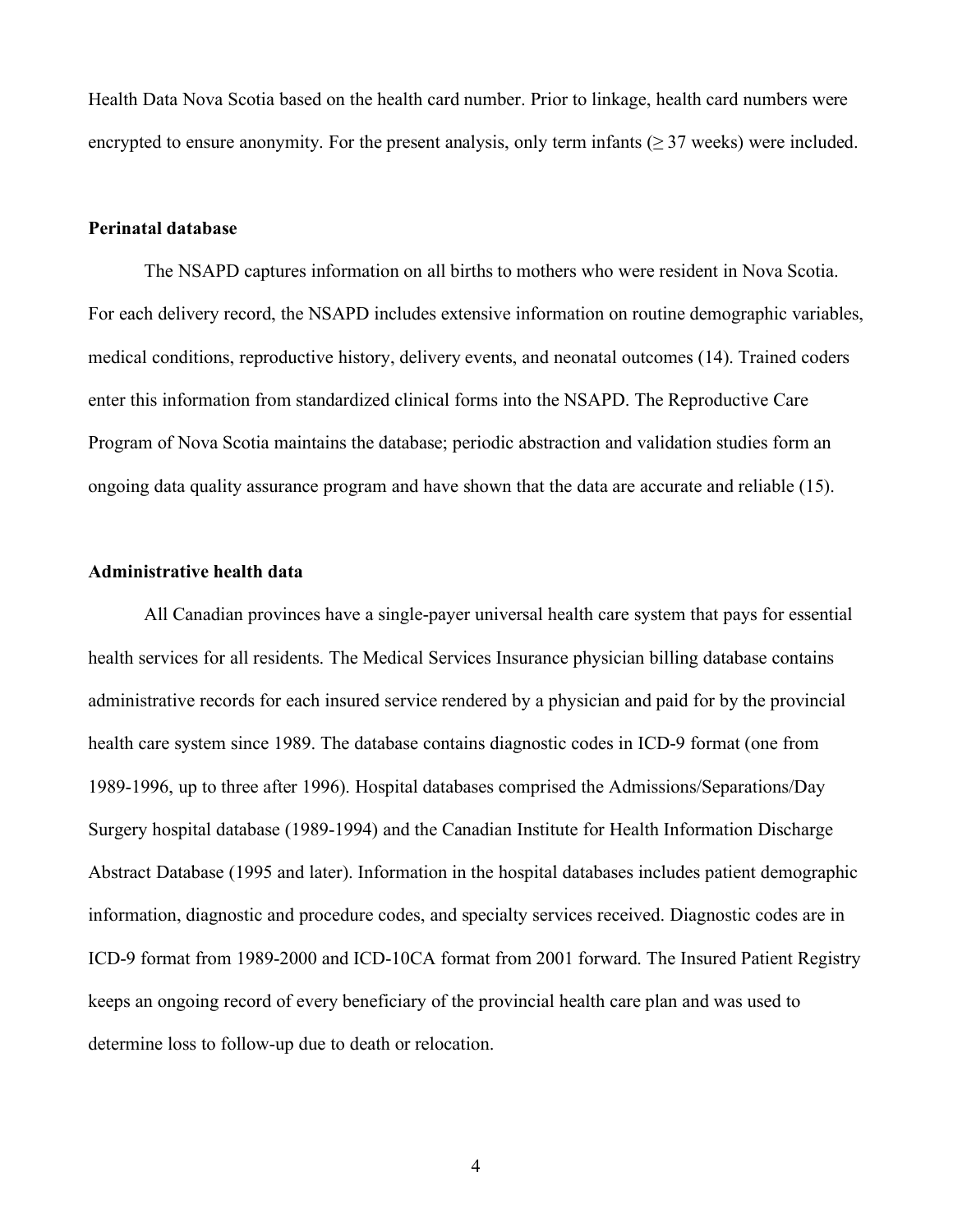# **Main exposure of interest**

The main exposure of interest was birthweight for gestational age and sex relative to a Canadian reference population (16). Infants were categorized as SGA ( $\leq 10^{th}$  percentile), LGA ( $> 90^{th}$  percentile), or appropriate for gestational age  $(AGA, 10<sup>th</sup>$  to  $90<sup>th</sup>$  percentile). Birthweight z-scores were calculated using sex- and gestational age-specific means and standard deviations from the same reference population.

#### **Outcome**

The outcome was asthma, defined as having at least one hospitalization or two physician visits with a diagnosis code for asthma (ICD-9: 493; ICD-10: J45) in a two-year period. The date of the earliest of visit that meets this definition will be considered as the date of asthma diagnosis.This definition has been validated using chart abstraction studies and has a sensitivity of 89% and a specificity of 72% to detect asthma cases in children 0-17 years of age (17).

#### **Confounders**

A directed acyclic graph was used to determine confounding variables (Figure 1). These included maternal age, area of residence (urban vs. rural, based on the Canadian postal code), arealevel household income quintile at birth (from Census of Canada information (18)), parity (1, 2, 3, or  $\geq$ 4, including the current pregnancy), pre-pregnancy weight status (normal weight, overweight, or obese), asthma during pregnancy, mode of delivery (vaginal delivery vs. caesarean section), and smoking in pregnancy (yes/no). Information on all confounding variables was obtained from the NSAPD.

Mothers' pre-pregnancy weight was recorded on standard provincial prenatal forms and would be either self-reported or measured weight at the first prenatal visit. Self-report of pre-pregnancy weight has been shown to agree closely with measured weight (19). Maternal height has been routinely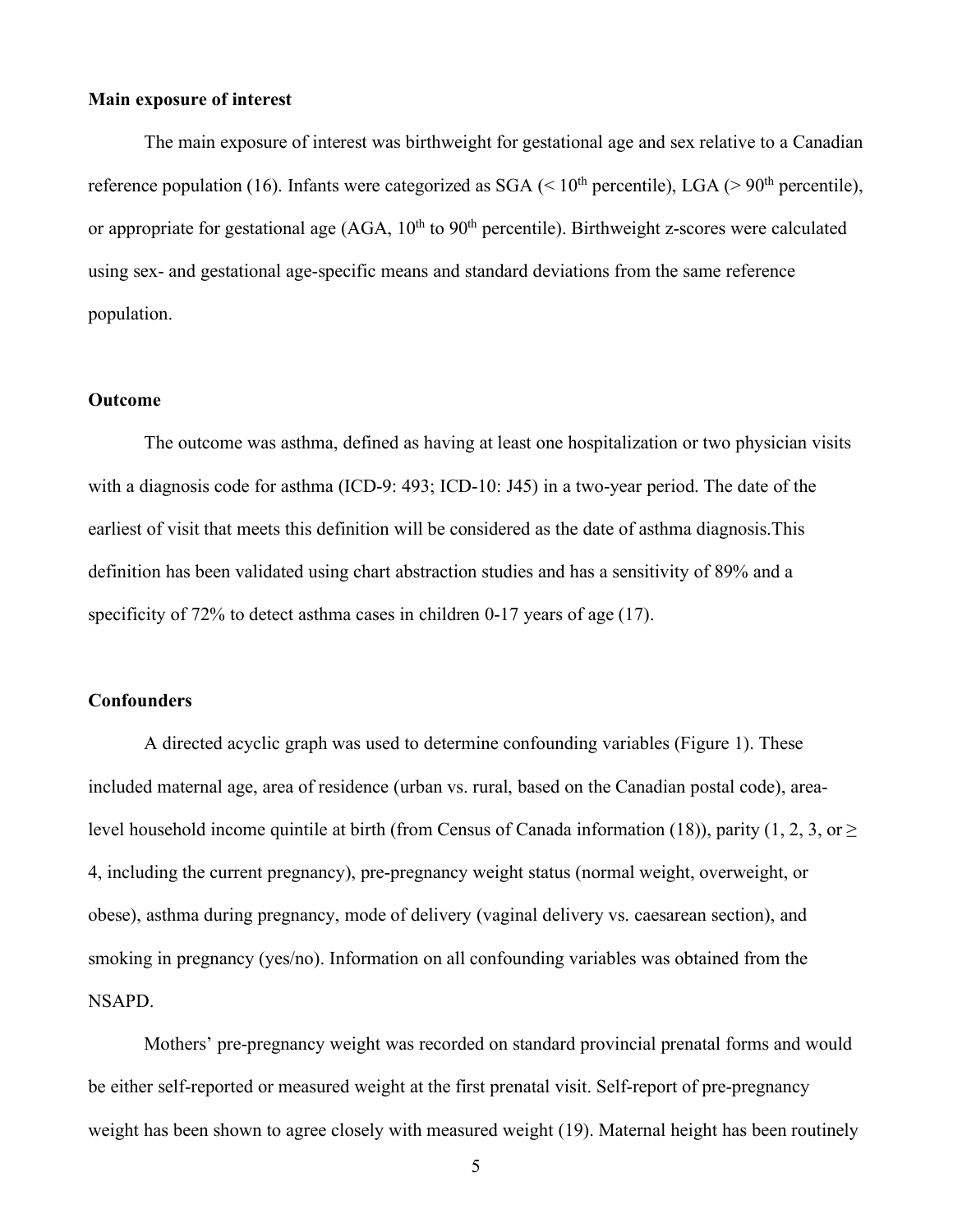collected for the NSAPD since 2003 and has been retroactively entered where available for women with pregnancies before that year. Where maternal height was not available, we predicted maternal body mass index (BMI) category from maternal weight based on data from 77,297 mothers for whom height and weight were recorded in the NSAPD from 2003-2015 (normal weight:  $\leq 68.0$  kg; overweight: 68.0-76.6 kg; obese:  $\geq$  76.7 kg). The sensitivity of these weight-based categories was between 89 and 96%, and specificity was between 90 and 95%. When regressing common perinatal outcomes (gestational diabetes, mode of delivery, 5-min Apgar score <7, birthweight for gestational age, pre-eclampsia) based on imputed and recorded weight status, the effect estimates from the corresponding models did not differ by more than 10%, and the imputation-based estimates were conservative (i.e. closer to the null than the complete case estimates). Smoking during pregnancy was assessed by care providers based on maternal self-report at two timepoints (at a mother's first prenatal visit and on admission to the labour ward); any smoking at either of these times was considered smoking during pregnancy.

# **Statistical analysis**

Descriptive statistics were estimated by birthweight for gestational age category. Unadjusted and adjusted Cox proportional hazards regression with robust standard errors was used to estimate the association between birthweight for gestational age category and diagnosis of asthma. Observations were censored when a child's health care coverage ended due to relocation outside the province or death. The Efron approximation was used to handle ties. Hot deck multiple imputation with five iterations was used to impute missing values of the confounding variables.

We also examined potential interactions between birthweight for gestational age category and smoking in pregnancy. Multiplicative interaction was investigated by assessing the statistical significance of the cross product terms of the two variables. Additive interaction was estimated by the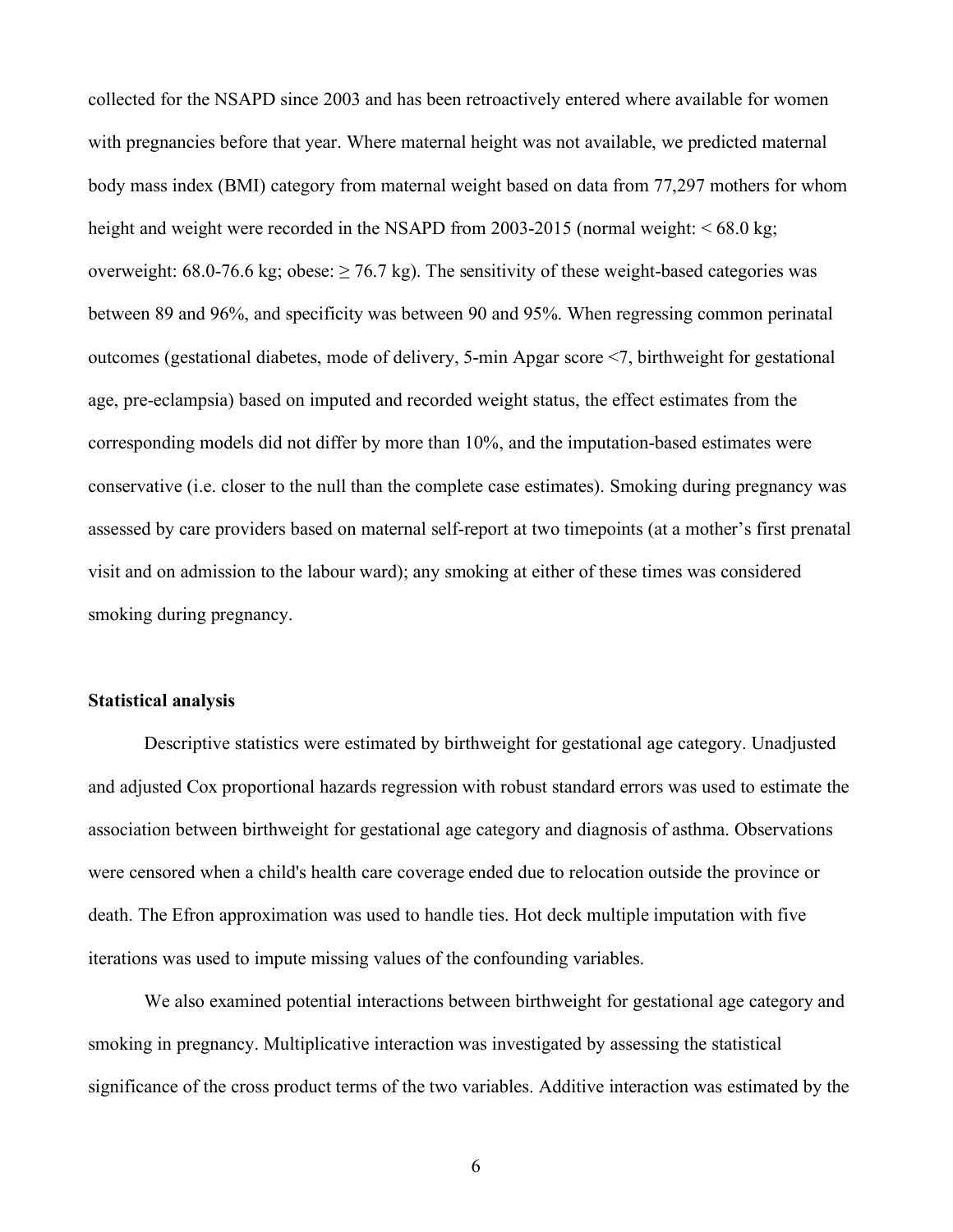relative excess risk due to interaction (RERI) and the attributable proportion (AP) due to interaction (20).

Lastly, to describe the shape of the relationship between birthweight for gestational age and asthma, we developed a generalized additive model regressing asthma on birthweight for gestational age z-score, stratified by maternal smoking status during pregnancy.

### **Ethics**

Approval for this study was given by the IWK Health Centre Research Ethics Board (File # 1015756), the Joint Data Access Committee of the Reproductive Care Program, and the Health Data Nova Scotia Data Access Committee.

#### **RESULTS**

A total of 48,790 births were recorded in the NSAPD between January 1, 1989 and December 31, 1993. Plausible birthweight and gestational age information was available for 47,450 children, and 42,999 of these could be linked with administrative health data. After exclusion of children born before 37 weeks of gestation, the final sample consisted of 40,724 children (83.5%). The administrative data algorithm (17) identified 10,155 (23.6%) and 12,997 (30.2%) of children as having had asthma at some point during the first 6 and 18 years of life, respectively. The sociodemographic and clinical characteristics of the women and children are summarized in Table 1 by birthweight for gestational age category. Compared to mothers of AGA infants, mothers of SGA infants were more likely to be younger, single, primiparous, and of normal weight, live in areas with a lower average household income, and smoke during pregnancy, whereas mothers of LGA infants tended to be older and obese, have a partner, live in higher income neighbourhoods, deliver by caesarean section, and not smoke in pregnancy.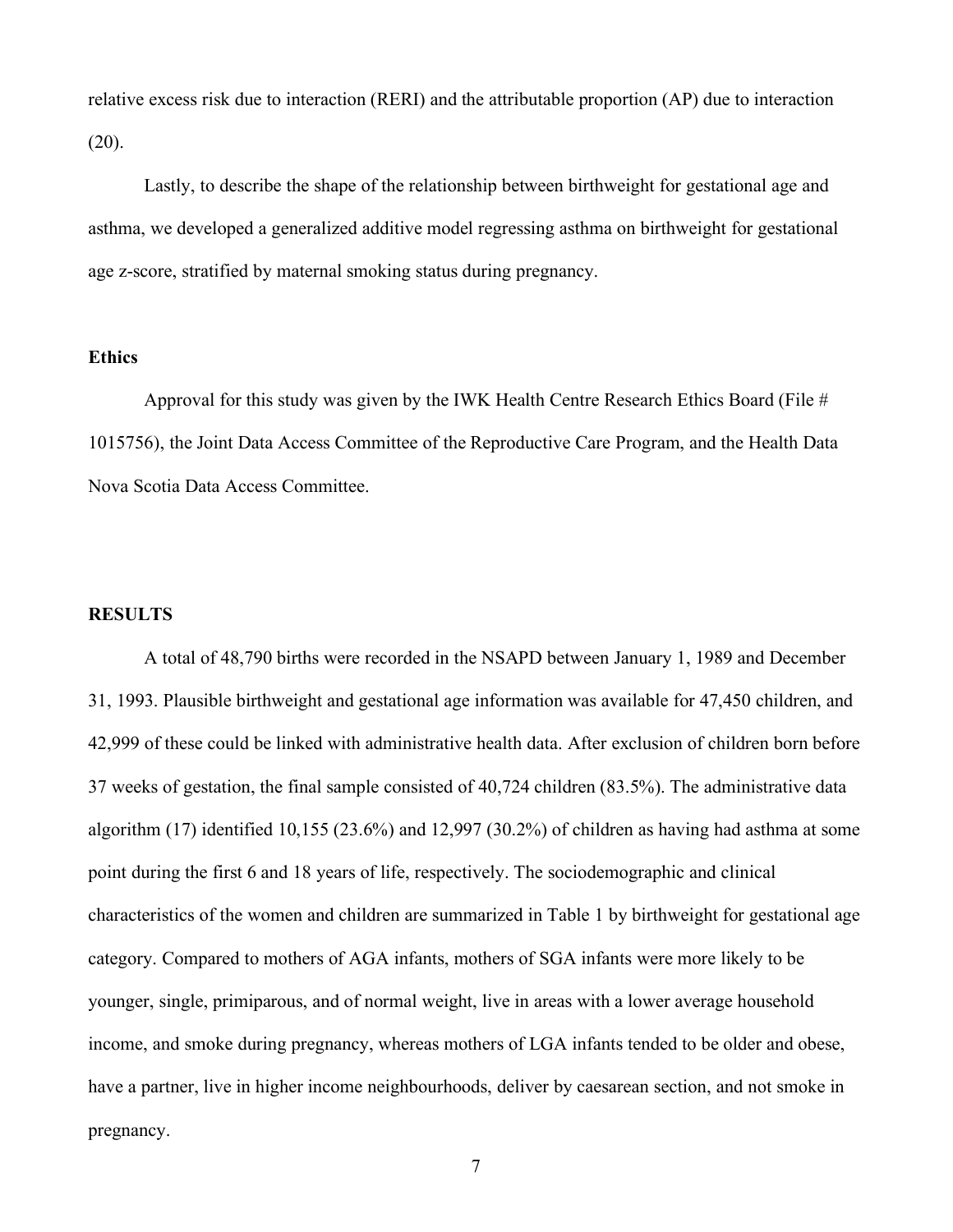Hazard ratios for the association between birthweight for gestational age and the development of asthma are shown in Table 2. In both the unadjusted and adjusted models, SGA was associated with an elevated risk for asthma compared to AGA. LGA was not associated with the risk of developing asthma. Further adjustment for the hypothesized mediator, mode of delivery, did not change the estimates (data not shown). Analysis of the Schoenfeld residuals showed that the proportionality assumption was met. There was no multiplicative but an additive interaction between SGA and smoking (RERI 0.13, 95% CI 0.01, 0.26) as shown in Table 3. Relative to AGA infants of nonsmoking mothers, the asthma risk for SGA infants of non-smoking mothers was not different (HR 1.02), whereas the HR were elevated for AGA/smoking (HR 1.14) and SGA/smoking (HR 1.29), respectively. The AP due to interaction was 0.10, indicating that approximately 10% of asthma risk in the SGA/smoking group is due to the interaction.

The generalized additive model (Figure 2) showed that among children whose mothers smoked in their pregnancy, the lowest risk of asthma was in children with birthweight for gestational age zscores > 1; risk increased steadily as birthweight for gestational age decreased below 0.5 units. By contrast, virtually no change in asthma risk was observed across the birthweight z-score spectrum among children whose mothers did not smoke during pregnancy.

#### **DISCUSSION**

We demonstrated in a large population-based sample that SGA in term infants was not associated with asthma risk in the absence of smoking. We found no association between LGA and asthma.

An association between SGA or LBW and asthma has been described in several studies; two meta-analyses have reported pooled odds ratios of 1.16 and 1.34, respectively, for later asthma in LBW compared to normal birthweight (2500-4000 g) infants (6, 21). Some studies did not consider smoking as a confounder or effect modifier and, therefore, may have overestimated the effect of LBW. One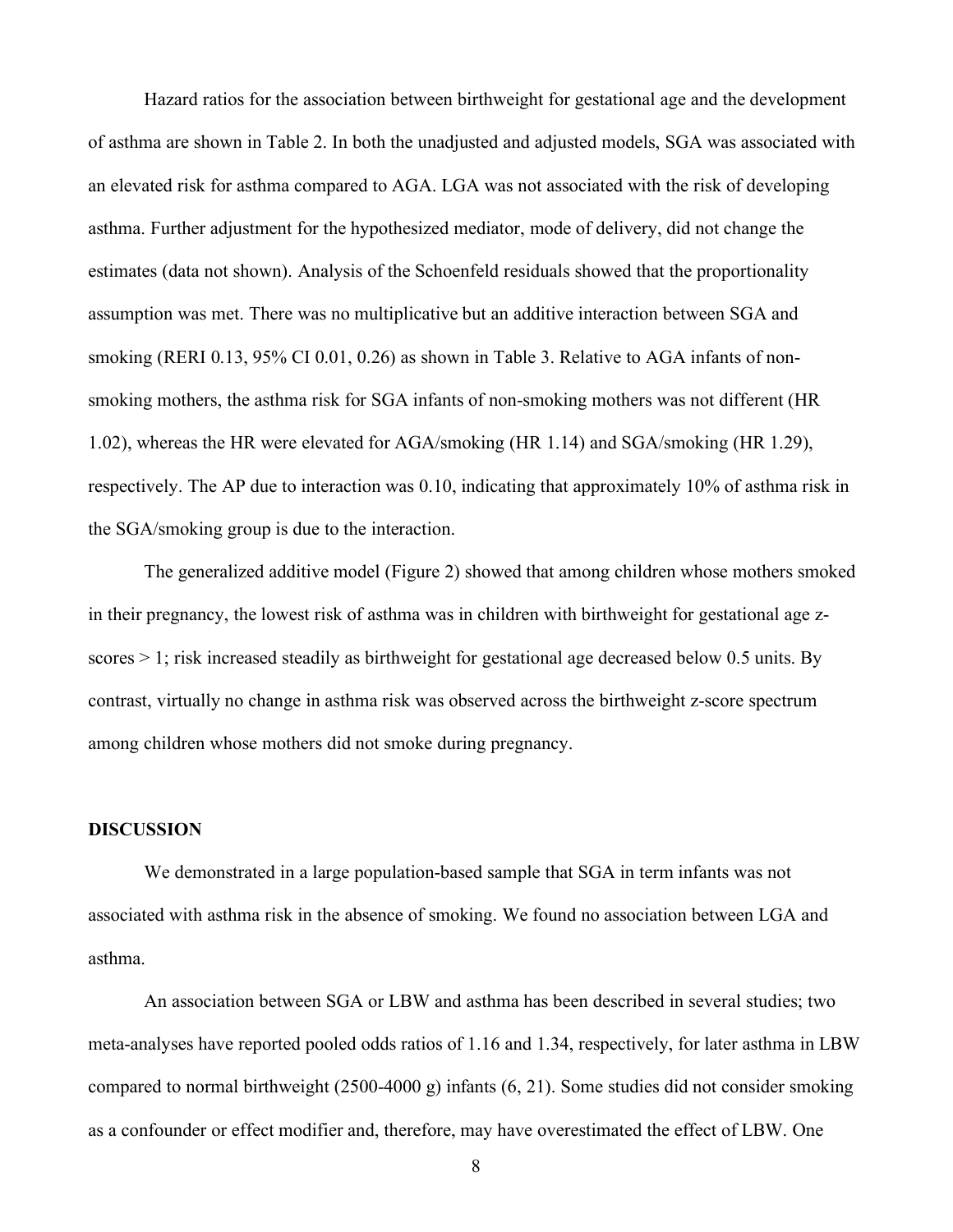study from Sweden recently reported a strong multiplicative interaction between LBW and smoking. The authors found no association of LBW with asthma and a moderate association of smoking with asthma but a strong combined association of both factors with asthma (13). Similarly, an analysis from the PIAMA study found only a weak association of LBW with asthma in the absence of maternal smoking in pregnancy but a strong association in the presence of smoking during pregnancy (22). In keeping with these two studies, our study found no association between SGA and asthma in the children of non-smoking mothers, and a strong combined effect in SGA infants whose mothers smoked during pregnancy. A possible explanation is that among children born to mothers who smoked in pregnancy, being born SGA may indicate heavier smoking compared to children born LGA or AGA, and, hence, the association appears more pronounced in the SGA group. However, limited information on the number of cigarettes smoked in the present study does not support this hypothesis; the proportion of smokers who reported smoking more than half a pack per day during pregnancy did not differ between the SGA and AGA group (67% and 62%, respectively). Since we did not have information on postnatal smoking for our cohort, we are unable to attribute the observed association to adverse intrauterine influences of smoking as opposed to highly correlated postnatal smoke exposure. Two previous studies that compared the prenatal and postnatal influences of smoking found that prenatal smoking had a stronger association with asthma or wheezing than early life exposure to smoking (23, 24). A review of studies on parental smoking and childhood asthma has also suggested that (postnatal) environmental smoke exposure triggers wheezing attacks rather than being the cause of an asthmatic predisposition (25).

The literature on the association between LGA (or high birthweight) and asthma is conflicting; some studies did not find an association (26, 27), while others reported a positive association (5, 28, 29). Two of the studies that reported a positive association were Canadian and also used administrative health data. To et al. using Ontario data found a slightly lower risk of asthma in infants with high birthweight but a trend toward a higher risk among infants with extremely large birthweight ( $> 6.5$  kg)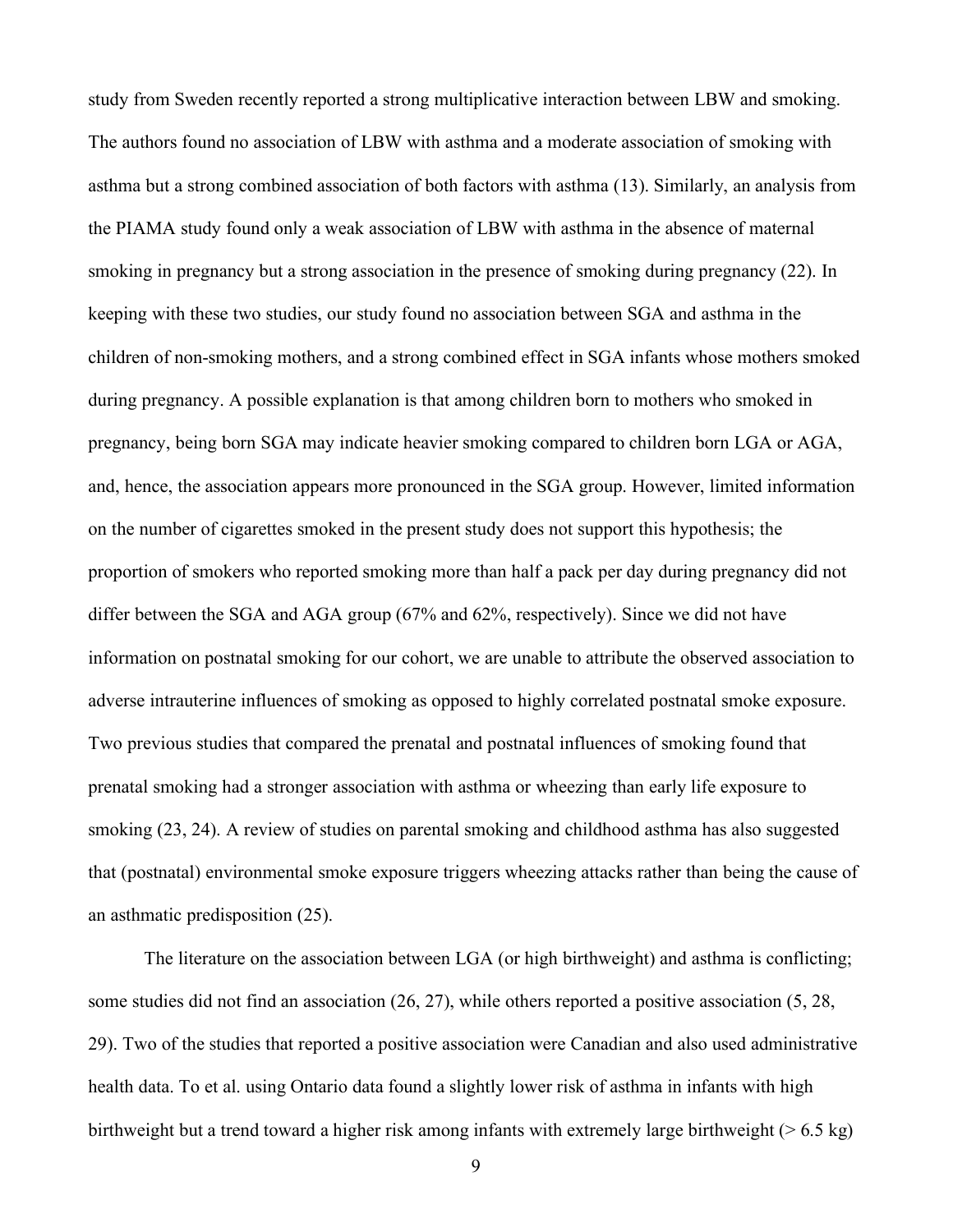(29). The authors suggested that confounding by parity or ethnicity may explain the findings. Sin et al. using Alberta data found that high birthweight infants (> 4.5 kg) had 16% more emergency visits for asthma than infants with a normal birthweight (5). The results from our survival analysis and the generalized additive model do not suggest an increase in asthma risk with increasing birthweight. The finding is somewhat surprising considering that LGA infants are at a higher risk for later obesity (30), which in turn is a risk factor for asthma  $(31)$ .

Our study has several notable strengths, including the use of a large population-based dataset with a long follow-up. By contrast to many previous studies, we used birthweight for gestational age and sex to define our exposure as opposed to simple birthweight-based cutoffs and restricted our sample to term infants to remove the effect of prematurity from the association. We were also able to control for a broad range of confounders in our analysis. The outcome of our study was derived from diagnosis codes assigned by physicians and not parent report. The algorithm used to determine the presence of asthma from ICD codes in the administrative data had a sensitivity of 89% and a specificity of 72% for identifying asthma as per standardized diagnostic criteria from a chart review in a sample of Ontario children (17). The relatively low specificity probably contributed to the high cumulative incidence of asthma over the first 18 years of life in our sample. In 2017, the Canadian Chronic Disease Surveillance System reported an asthma prevalence of 14.7% for children and youth aged 1 to 19 years (32). The asthma prevalence in Nova Scotia is above the Canadian average (33). It should be noted that the 30.2% in the current study represent the cumulative incidence of ever having had asthma over the first 18 years of life, which is not directly comparable to the prevalence in a given year. The children identified as having asthma in the present study probably represent a mix of children with true asthma and children with asthma-like respiratory symptoms who were investigated for the presence of asthma. The misclassification would most likely have been non-differential and would, therefore, have resulted in an underestimation of the true association. Antenatal and neonatal care at the time our cohort was born (1989-1993) was different from today's care in some aspects, and therefore, our findings may not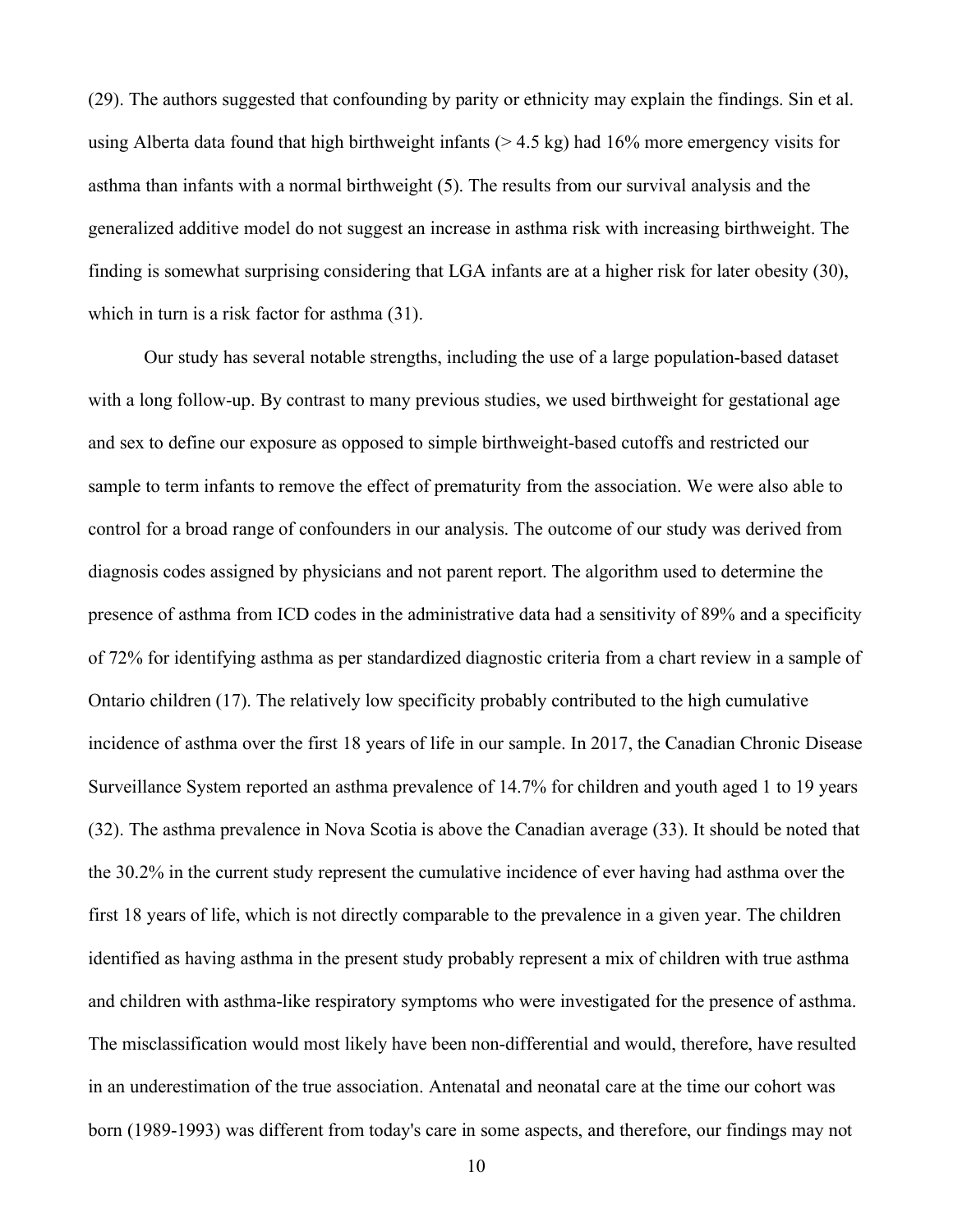be applicable to children born during this decade. Lastly, there is the potential for residual confounding due to the use of maternal pre-pregnancy weight instead of BMI, which may have also lead to an attenuation of the association.

In summary, our study found that SGA in term infants may not be associated with asthma in childhood in the absence of smoking in pregnancy. We also found no association between LGA and asthma. Future studies should examine the interaction between SGA and smoking dose to clarify their roles in the development of asthma in childhood.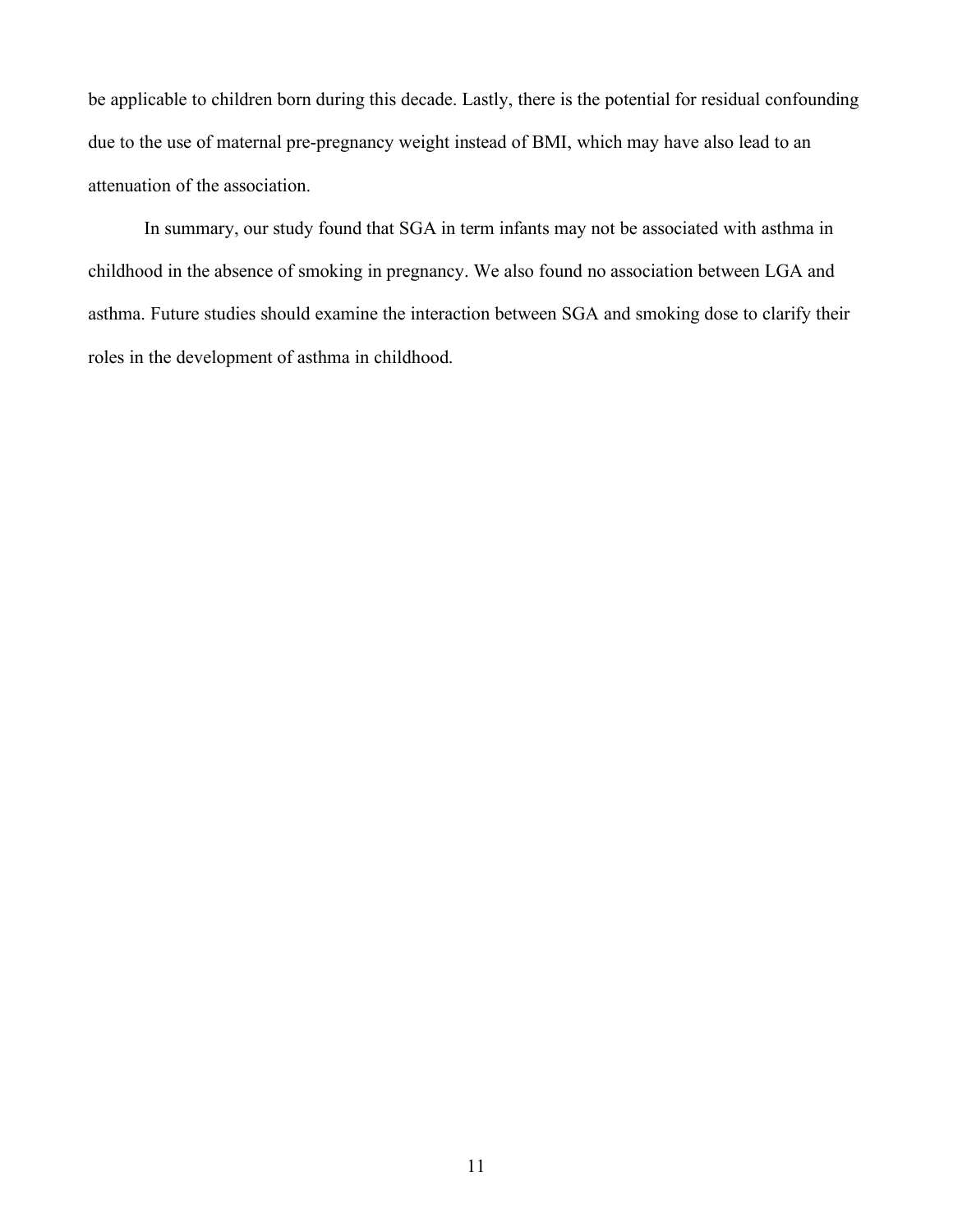# **TABLES**

**Table 1:** Sociodemographic and clinical characteristics by birthweight for gestational age category (complete cases,  $n = 32,867$ ). Values are presented as percentages or mean with standard deviation as appropriate.

Abbreviations: *AGA* appropriate for gestational age, *LGA* large for gestational age, *Q* quintile, *SGA* small for gestational age

|                                           | <b>Total</b> | <b>AGA</b> | <b>SGA</b> | <b>LGA</b> |
|-------------------------------------------|--------------|------------|------------|------------|
|                                           |              | 78%        | 10%        | 12%        |
| <b>Maternal age</b> [years]               | 27.4(5.0)    | 27.3(5.0)  | 26.7(5.0)  | 28.3(5.1)  |
| Married or common-law [%]                 | 83           | 83         | 76         | 87         |
| Area-level household income $[\%]$        |              |            |            |            |
| Q1 (lowest)                               | 20           | 20         | 23         | 18         |
| Q2                                        | 22           | 22         | 23         | 21         |
| Q <sub>3</sub>                            | 21           | 21         | 21         | 20         |
| Q4                                        | 20           | 20         | 18         | 22         |
| Q5 (highest)                              | 17           | 17         | 14         | 19         |
| <b>Rural residence</b> $[\%]$             | 42           | 42         | 41         | 44         |
| Parity $[\%]$                             |              |            |            |            |
| 1                                         | 45           | 45         | 57         | 32         |
| $\overline{2}$                            | 35           | 35         | 27         | 41         |
| $\overline{3}$                            | 14           | 14         | 11         | 18         |
| $\geq$ 4                                  | 5.6          | 5.3        | 3.9        | 9.5        |
| Maternal asthma [%]                       | 3.0          | 3.0        | 3.6        | 2.5        |
| <b>Pre-pregnancy weight status</b> $[\%]$ |              |            |            |            |
| Normal weight                             | 70           | 71         | 78         | 55         |
| Overweight                                | 16           | 15         | 12         | 21         |
| Obese                                     | 14           | 13         | 9.8        | 24         |
| <b>Smoking during pregnancy</b> [%]       | 29           | 29         | 51         | 14         |
| Caesarean section $[\%]$                  | 19           | 18         | 21         | 26         |
| Infant male sex $[\%]$                    | 51           | 51         | 50         | 52         |
| Breast feeding at discharge [%]           | 55           | 56         | 46         | 59         |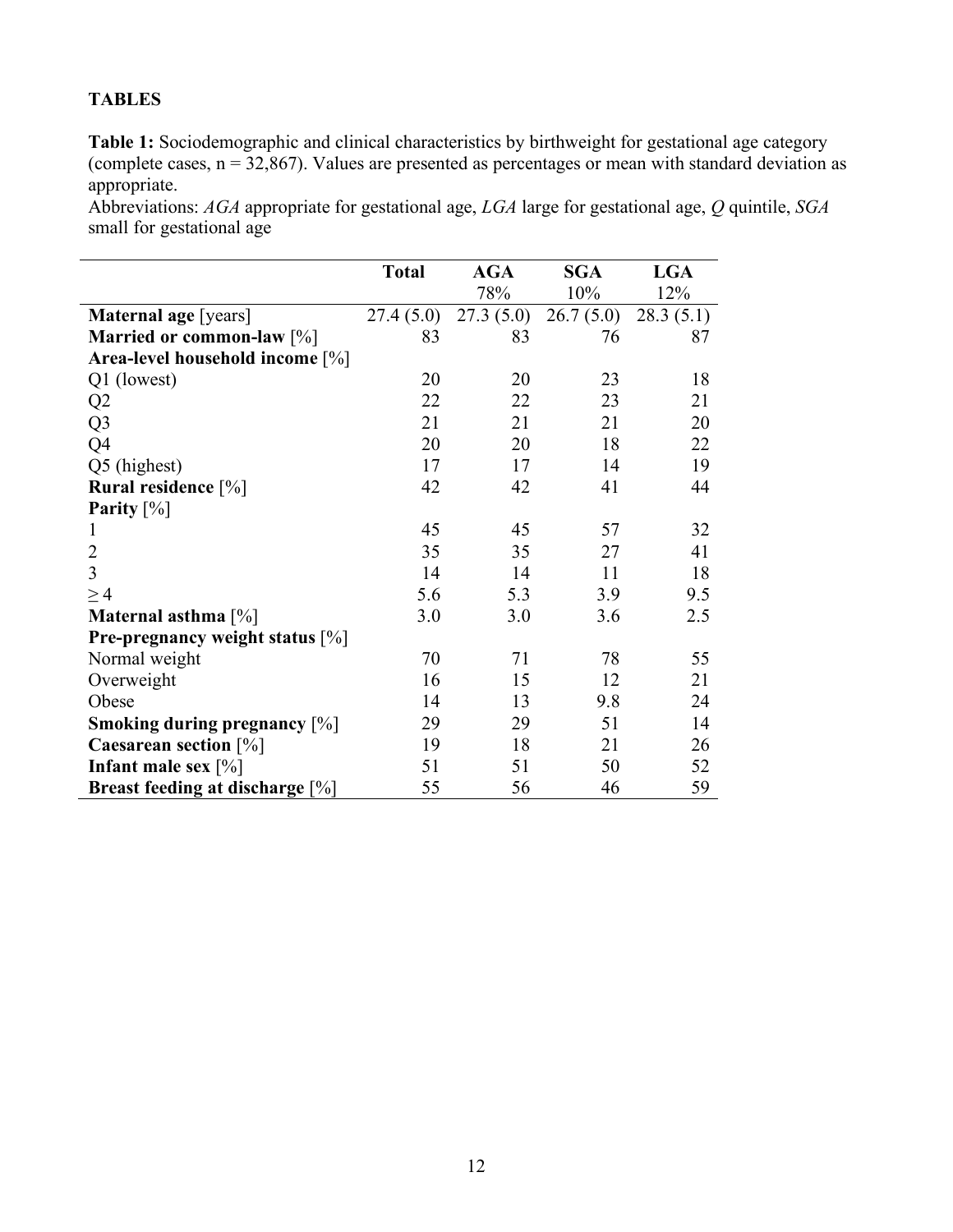**Table 2:** Asthma incidence rates and hazard ratios with 95% confidence intervals for the association of birthweight for gestational age and smoking in pregnancy with asthma in childhood, adolescence, and young adulthood.

\* adjusted for smoking in pregnancy, maternal age, parity, area-level household income, rural residence, maternal asthma, and prepregnancy weight status.

Abbreviations: *AGA* appropriate for gestational age, *CI* confidence interval, *HR* hazard ratio, *LGA* large for gestational age, *SGA* small for gestational age

|                                 | Asthma incidence                  | Unadjusted                                                           | <b>Adjusted</b>     |  |
|---------------------------------|-----------------------------------|----------------------------------------------------------------------|---------------------|--|
|                                 | $(100 \text{ person-years}^{-1})$ | HR [95% CI]                                                          | HR [95% CI]         |  |
| Birthweight for gestational age |                                   |                                                                      |                     |  |
| AGA                             | 2.05                              | Reference                                                            | Reference           |  |
| <b>SGA</b>                      |                                   | 2.32 1.15 $\lceil 1.06, 1.18 \rceil$ 1.07 $\lceil 1.02, 1.14 \rceil$ |                     |  |
| <b>LGA</b>                      | 1.92                              | $0.94$ [0.89, 0.99]                                                  | $0.96$ [0.91, 1.02] |  |
| <b>Smoking in pregnancy</b>     |                                   |                                                                      |                     |  |
| N <sub>0</sub>                  | 194                               | Reference                                                            | Reference           |  |
| Yes                             | 2.37                              | $1.20$ [1.16, 1.25]                                                  | $1.17$ [1.12, 1.22] |  |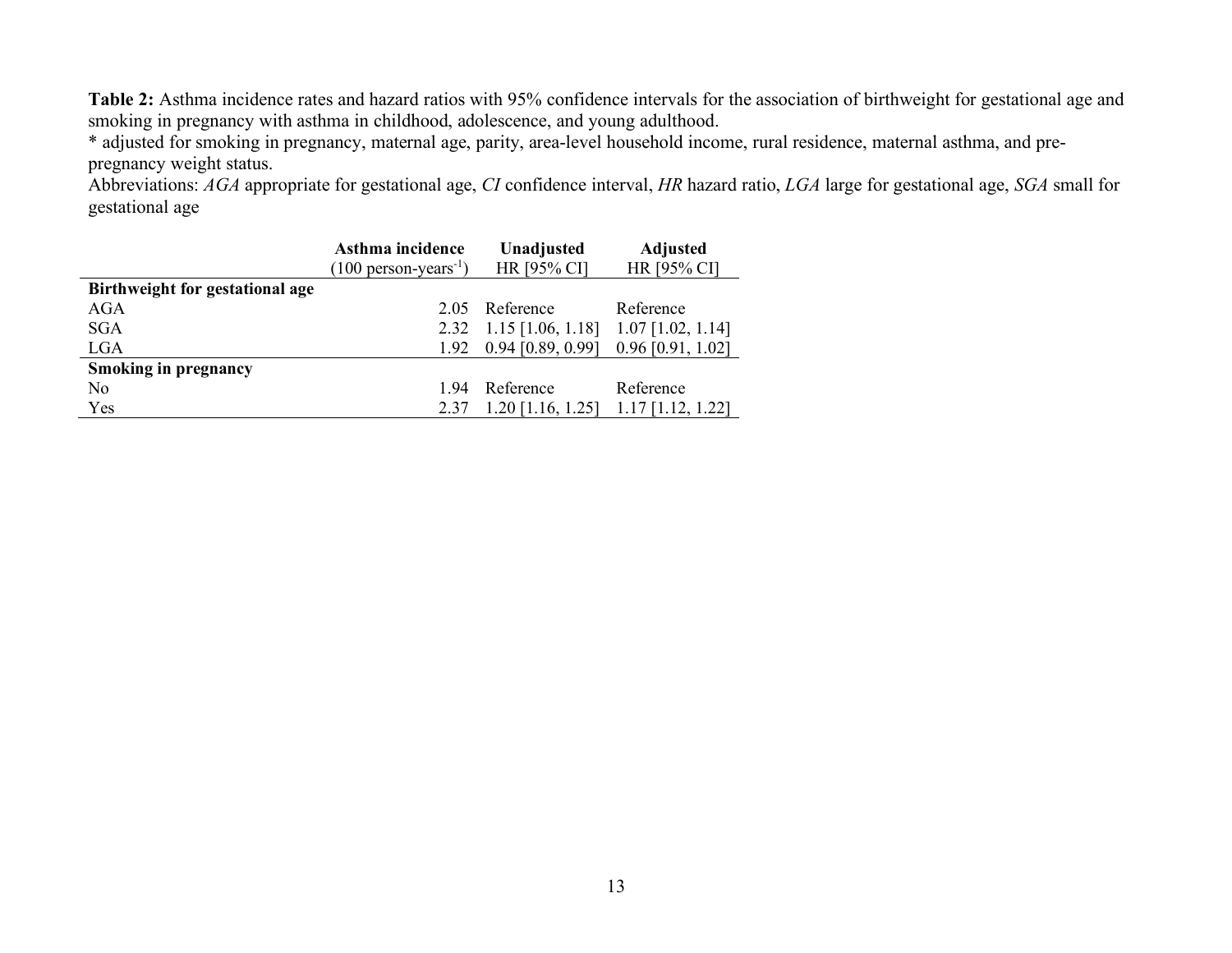**Table 3:** Asthma incidence, adjusted hazard ratios and 95% confidence intervals by birthweight for gestational age category and smoking during pregnancy (adjusted for maternal age, parity, area-level household income, rural residence, maternal asthma, pre-pregnancy weight status), and measures of additive interaction between birthweight for gestational age and smoking.

 $a$  exact value: 0.002;  $b$  exact value: 1.003

Abbreviations: *AGA* appropriate for gestational age, *AP* Attributable proportion due to interaction, *CI* confidence interval, *HR* hazard ratio, *LGA* large for gestational age, *PY* person years, *RERI* Relative excess risk due to interaction, *SGA* small for gestational age

|                      | <b>AGA</b> |                     | <b>SGA</b> |                                    | <b>LGA</b> |                                   |
|----------------------|------------|---------------------|------------|------------------------------------|------------|-----------------------------------|
| Smoking in           | Incidence  | HR [95% CI]         | Incidence  | HR [95% CI]                        | Incidence  | HR [95% CI]                       |
| pregnancy            | per 100 PY |                     | per 100 PY |                                    | per 100 PY |                                   |
| N <sub>o</sub>       | 1.96       | Reference           | 2.00       | $1.02$ [0.93, 1.10]                | 1.85       | $0.94$ [0.88, 1.00 <sup>b</sup> ] |
| Yes                  | 2.31       | $1.14$ [1.09, 1.19] | 2.65       | $1.29$ [1.19, 1.39]                | 2.30       | $1.13$ [0.98, 1.29]               |
| <b>RERI</b> [95% CI] |            |                     |            | $0.13$ [0.01, 0.26]                |            | $0.04$ [-0.11, 0.21]              |
| AP [95% CI]          |            |                     |            | $0.10$ [ $0.00^{\circ}$ , $0.19$ ] |            | $0.04$ [-0.12, 0.16]              |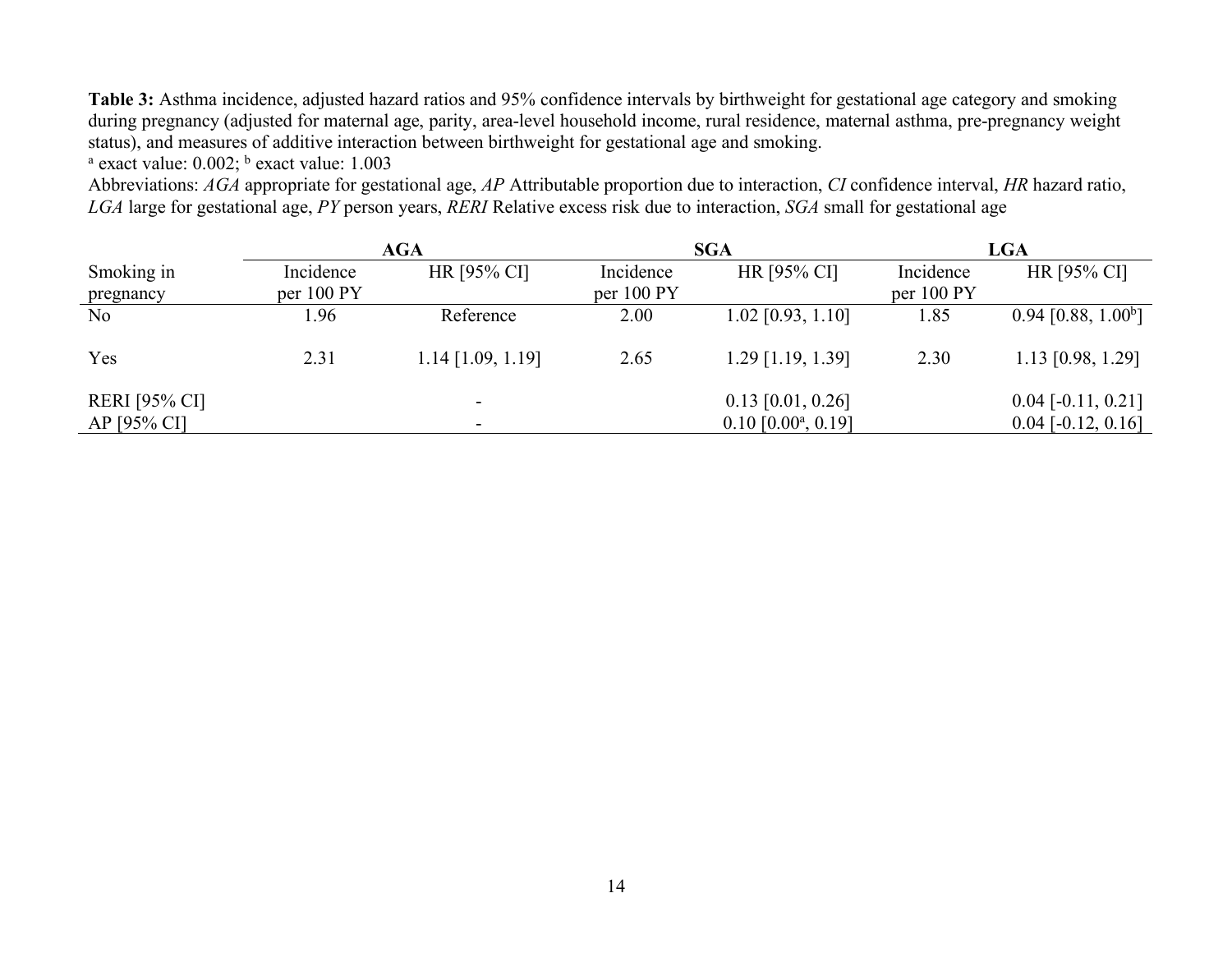# **FIGURES**



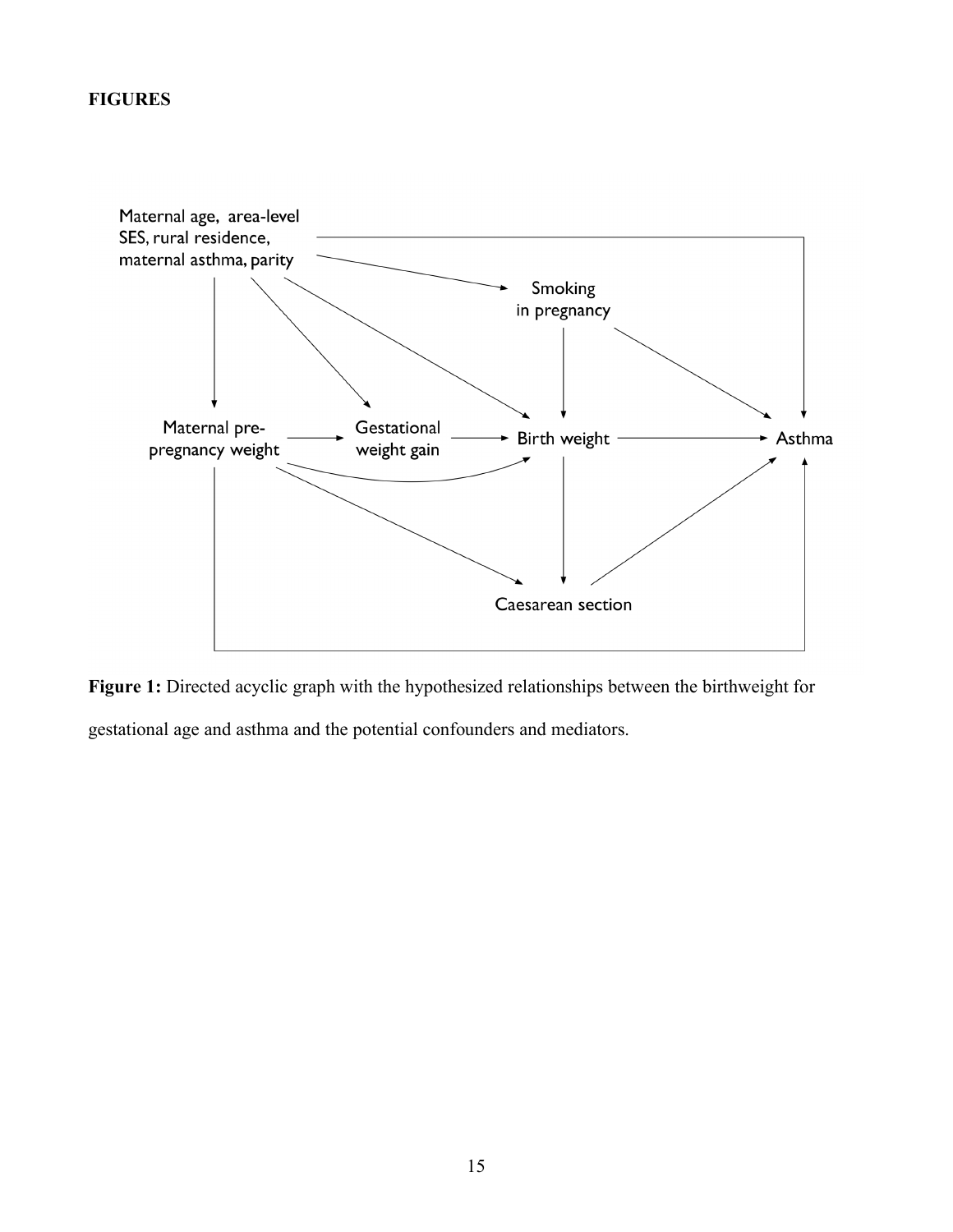

**Figure 2:** Generalized additive model for the relationship between birthweight for gestational age zscore and asthma risk stratified by smoking status in pregnancy.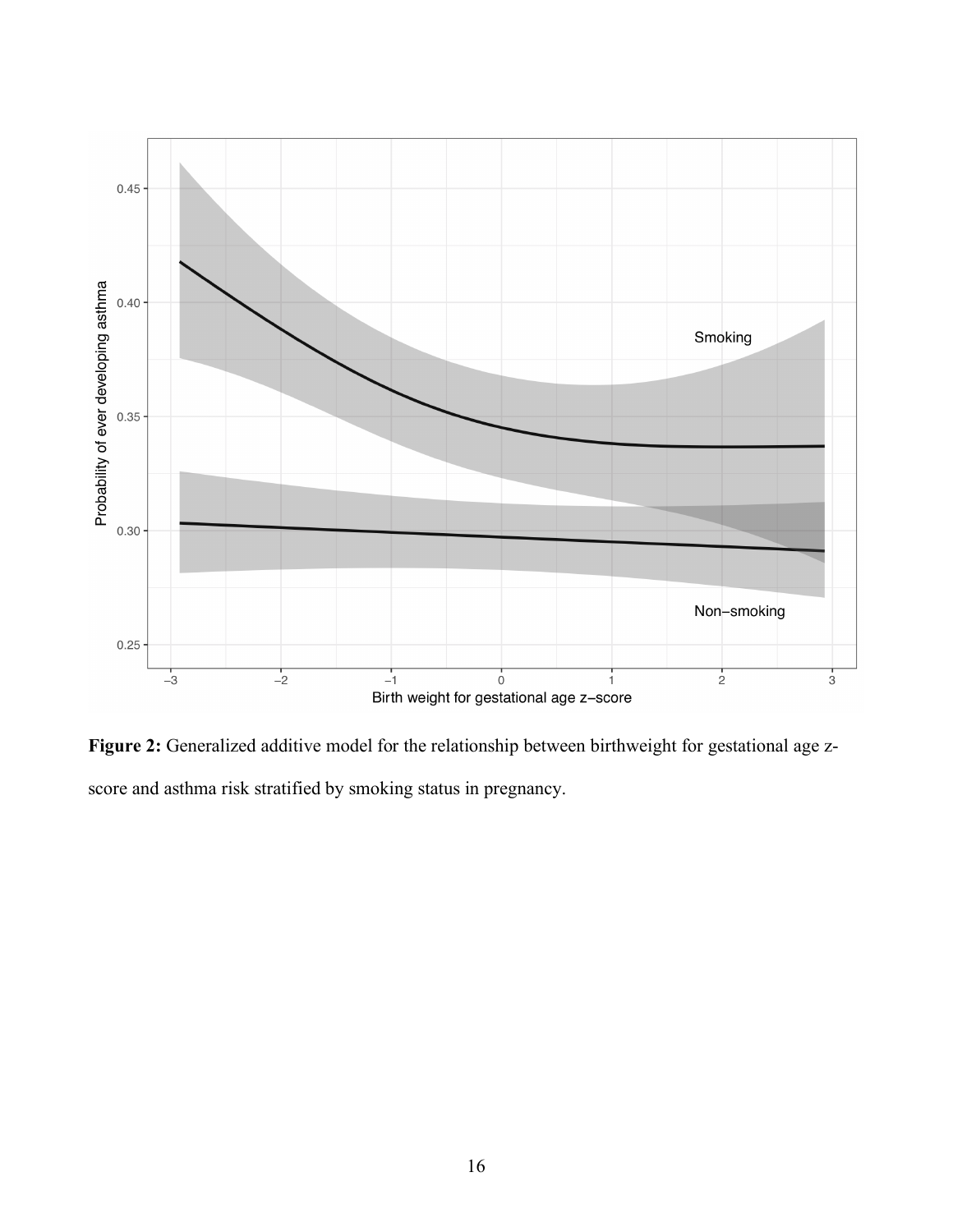#### **ACKNOWLEDGEMENTS**

Portions of the data used in this report were made available by Health Data Nova Scotia of Dalhousie University. Although this research is based on data obtained from the Nova Scotia Department of Health and Wellness, the observations and opinions expressed are those of the authors and do not represent those of either Health Data Nova Scotia or the Department of Health and Wellness.

# **COMPETING INTERESTS**

The authors have no competing interests to declare.

# **FUNDING**

This work was funded by an operating grant from the Canadian Institutes of Health Research (CIHR) awarded to Stefan Kuhle [FRN 134531]. Jillian Carter held a Dalhousie Faculty of Medicine Summer Studentship.

#### **CONTRIBUTORSHIP STATEMENT**

Jillian Carter contributed to the design of the study, wrote the initial manuscript draft, reviewed and revised the manuscript, and approved the final manuscript as submitted.

Christy Woolcott contributed to the design of the study, reviewed and revised the manuscript, and approved the final manuscript as submitted.

Lihui Liu carried out the analysis, reviewed and revised the manuscript, and approved the final manuscript as submitted.

Stefan Kuhle conceptualized and designed the study, carried out the analysis, reviewed and revised the manuscript, and approved the final manuscript as submitted.

# **DATA SHARING**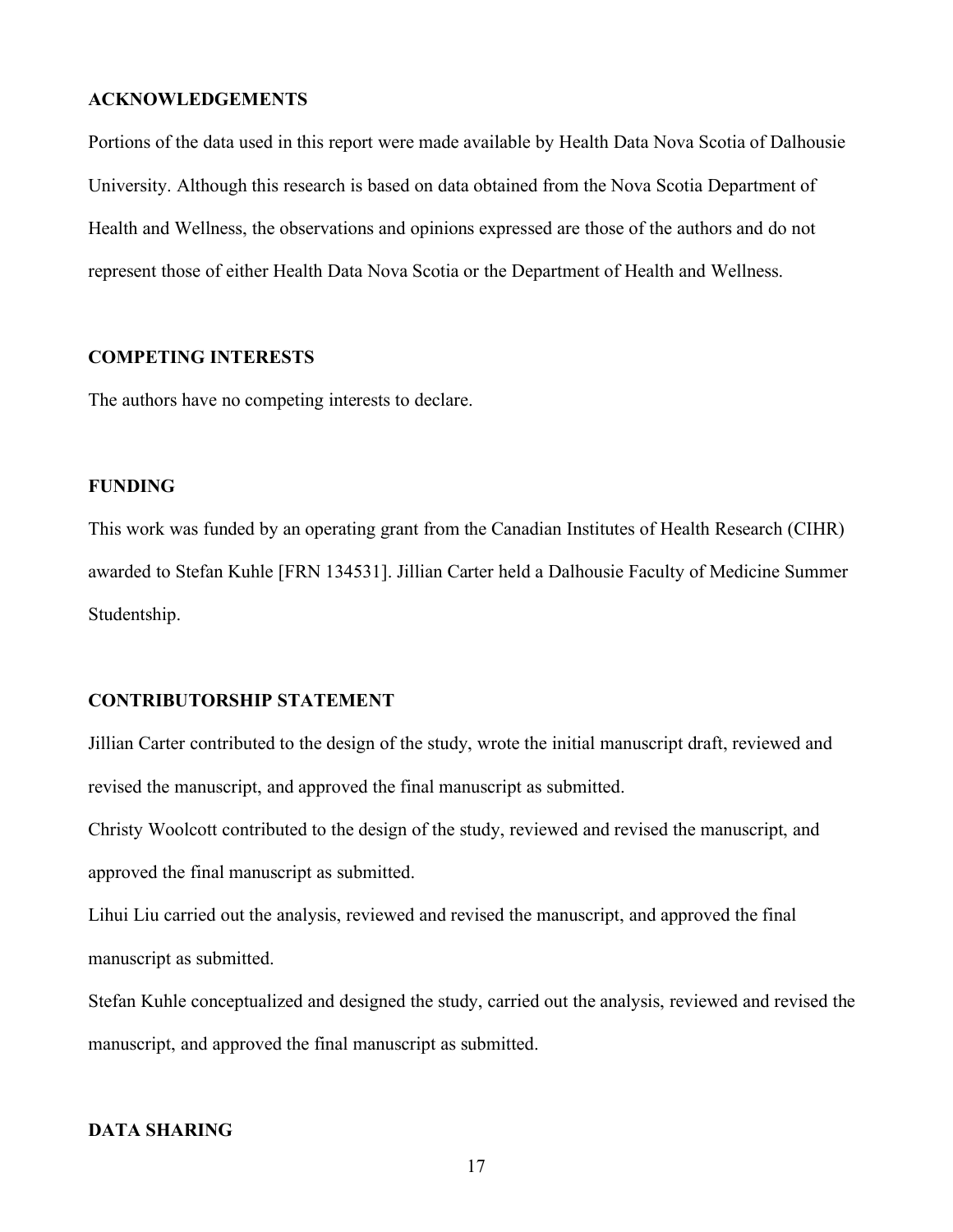The data used in this study are available from the Reproductive Care Program of Nova Scotia and Health Data Nova Scotia, Canada. As these data constitute personal health information, they can only be accessed from within Nova Scotia as per provincial privacy laws. Researchers must submit a data access application to the database custodians and upon approval sign a data sharing agreement.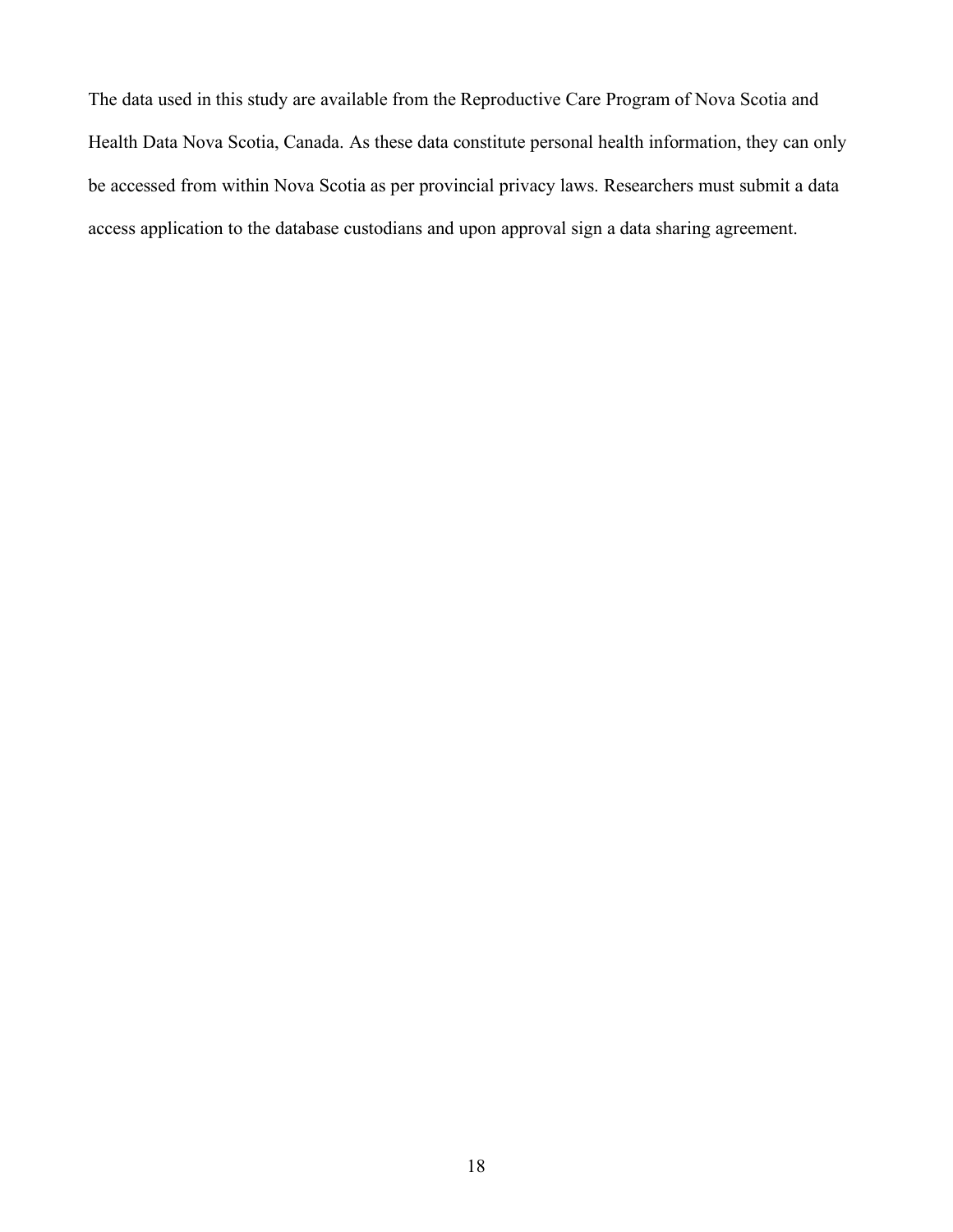**What is already known on this topic:** Low birth weight infants are at a higher risk for asthma in childhood but this association may be modified by smoking in pregnancy. The role of high birth weight in the etiology of childhood asthma is unclear.

**What this study adds:** In term infants, being born small for gestational age is not associated with asthma in childhood in the absence of smoking in pregnancy. Large for gestational age infants do not have increased risk of asthma.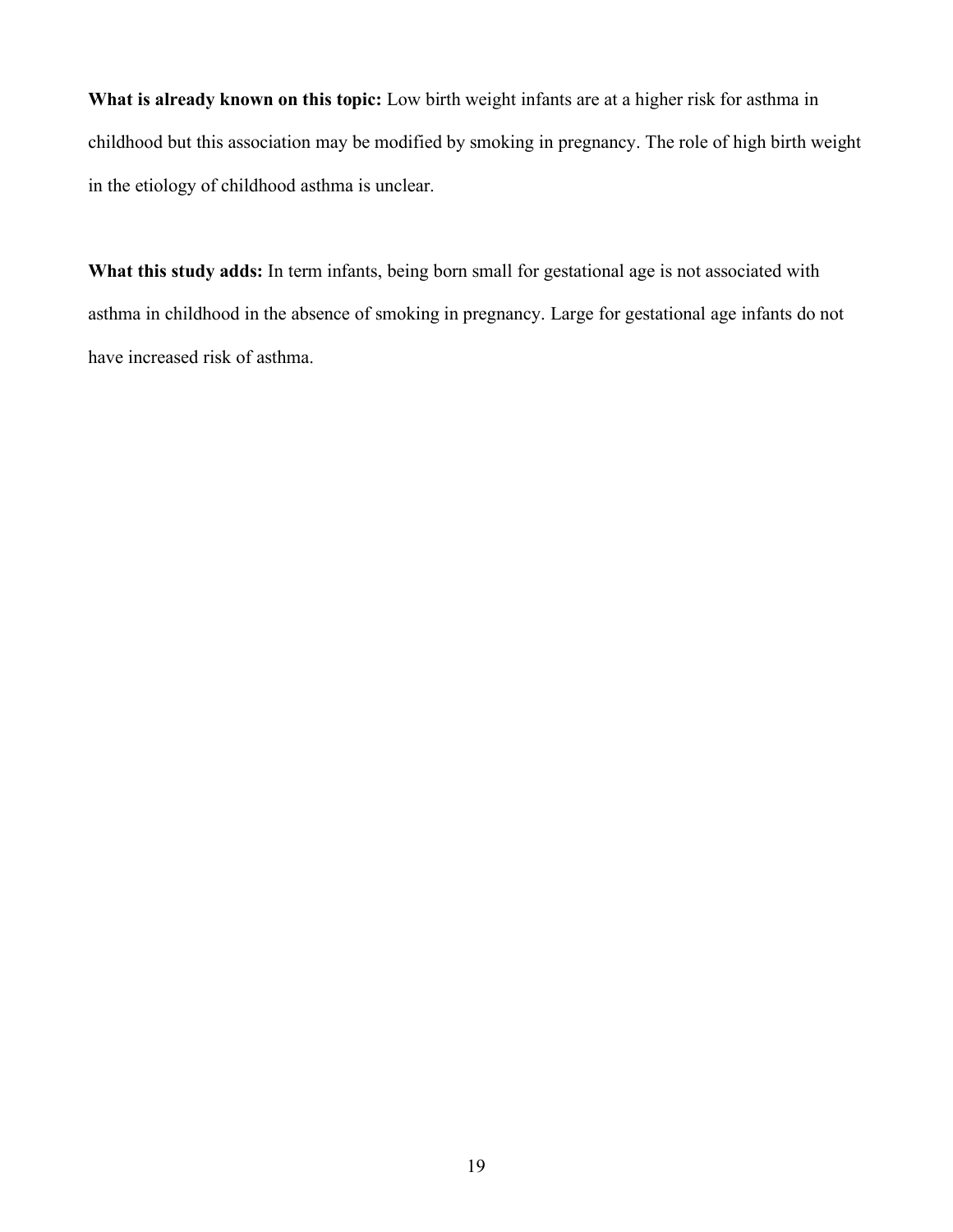#### **REFERENCES**

- 1. Masoli M, Fabian D, Holt S et al. The global burden of asthma: executive summary of the GINA Dissemination Committee report. *Allergy* 2004;59:469-478.
- 2. To T, Dell S, Dick P et al. The burden of illness experienced by young children associated with asthma: a population-based cohort study. *J Asthma* 2008;45:45-49.
- 3. Castro-Rodriguez JA, Forno E, Rodriguez-Martinez CE et al. Risk and Protective Factors for Childhood Asthma: What Is the Evidence. *J Allergy Clin Immunol Pract* 2016
- 4. Harpsoe MC, Basit S, Bager P et al. Maternal obesity, gestational weight gain, and risk of asthma and atopic disease in offspring: A study within the Danish National Birth Cohort. *J Allergy Clin Immunol* 2012;131:1033-1040.
- 5. Sin DD, Spier S, Svenson LW et al. The relationship between birth weight and childhood asthma: a population-based cohort study. *Arch Pediatr Adolesc Med* 2004;158:60-64.
- 6. Mu M, Ye S, Bai MJ et al. Birth weight and subsequent risk of asthma: a systematic review and meta-analysis. *Heart Lung Circ* 2014;23:511-519.
- 7. Duijts L. Fetal and infant origins of asthma. *Eur J Epidemiol* 2012;27:5-14.
- 8. Jaakkola JJ, Ahmed P, Ieromnimon A et al. Preterm delivery and asthma: a systematic review and meta-analysis. *J Allergy Clin Immunol* 2006;118:823-830.
- 9. Jaakkola JJ, Gissler M. Maternal smoking in pregnancy, fetal development, and childhood asthma. *Am J Public Health* 2004;94:136-140.
- 10. Bager P, Wohlfahrt J, Westergaard T. Caesarean delivery and risk of atopy and allergic disease: meta-analyses. *Clin Exp Allergy* 2008;38:634-642.
- 11. Ekström S, Magnusson J, Kull I et al. Maternal body mass index in early pregnancy and offspring asthma, rhinitis and eczema up to 16 years of age. *Clin Exp Allergy* 2015;45:283-291.
- 12. Dumas O, Varraso R, Gillman MW et al. Longitudinal study of maternal body mass index, gestational weight gain, and offspring asthma. *Allergy* 2016;71:1295-1304.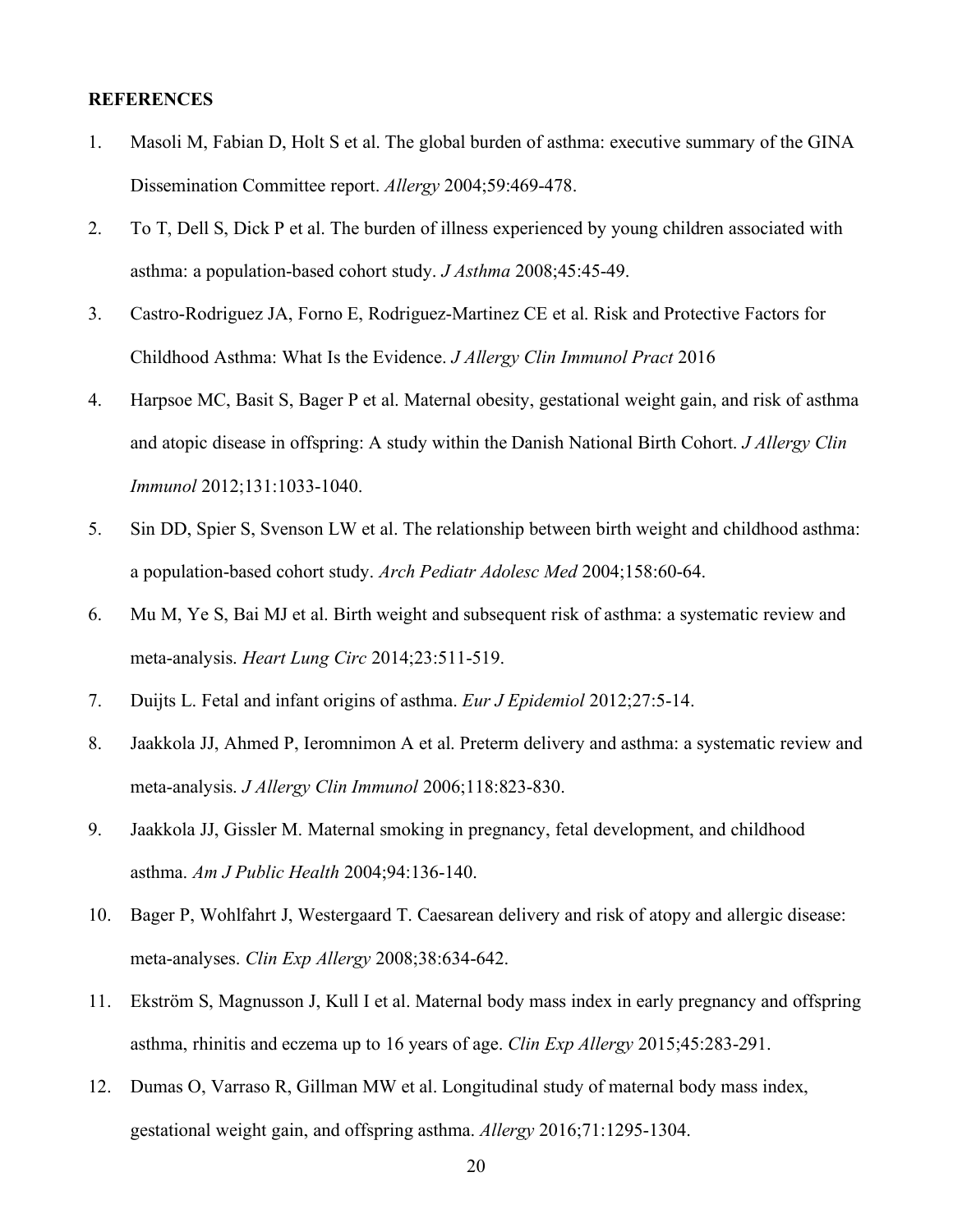- 13. Bjerg A, Hedman L, Perzanowski M et al. A strong synergism of low birth weight and prenatal smoking on asthma in schoolchildren. *Pediatrics* 2011;127:e905-12.
- 14. Reproductive Care Program of Nova Scotia. The Nova Scotia Atlee Perinatal Database. URL: http://rcp.nshealth.ca/atlee-database <Accessed on Nov 8, 2012>.
- 15. Joseph KS, Fahey J, Canadian PSS. Validation of perinatal data in the Discharge Abstract Database of the Canadian Institute for Health Information. *Chronic Dis Can* 2009;29:96-100.
- 16. Kramer MS, Platt RW, Wen SW et al. A new and improved population-based Canadian reference for birth weight for gestational age. *Pediatrics* 2001;108:E35.
- 17. To T, Dell S, Dick PT et al. Case verification of children with asthma in Ontario. *Pediatr Allergy Immunol* 2006;17:69-76.
- 18. Statistics Canada. Postal CodeOM Conversion File Plus (PCCF+) Version 6A, Reference Guide. Ottawa: Statistics Canada Catalogue no. 82-E0086-XDB; 2014.
- 19. Lederman SA, Paxton A. Maternal reporting of prepregnancy weight and birth outcome: consistency and completeness compared with the clinical record. *Matern Child Health J* 1998;2:123-126.
- 20. Knol MJ, VanderWeele TJ. Recommendations for presenting analyses of effect modification and interaction. *Int J Epidemiol* 2012;41:514-520.
- 21. Xu XF, Li YJ, Sheng YJ et al. Effect of low birth weight on childhood asthma: a meta-analysis. *BMC Pediatr* 2014;14:275.
- 22. Caudri D, Wijga A, Gehring U et al. Respiratory symptoms in the first 7 years of life and birth weight at term: the PIAMA Birth Cohort. *Am J Respir Crit Care Med* 2007;175:1078-1085.
- 23. Jaakkola JJ, Kosheleva AA, Katsnelson BA et al. Prenatal and postnatal tobacco smoke exposure and respiratory health in Russian children. *Respir Res* 2006;7:48.